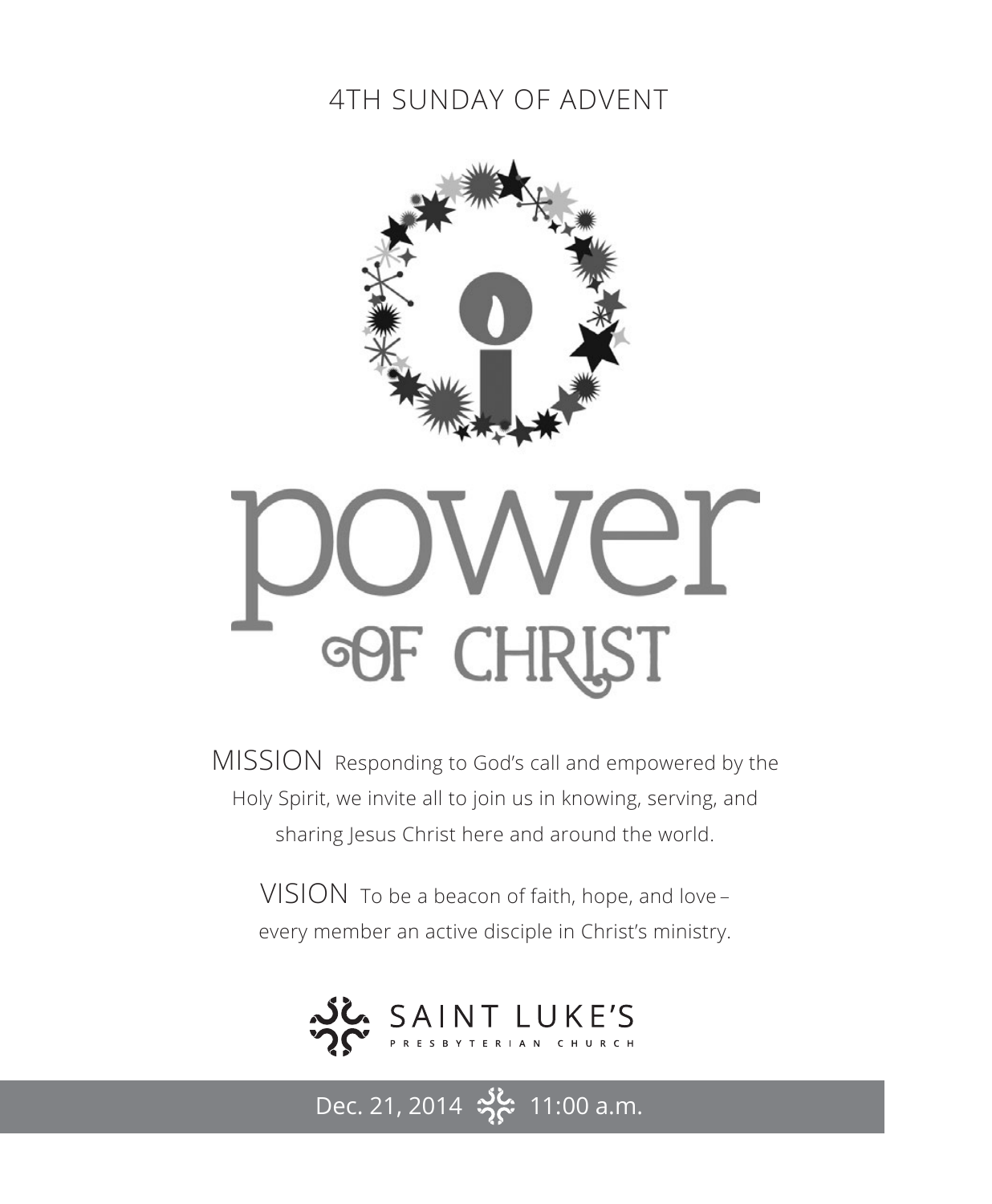

1978 Mount Vernon Road • Dunwoody, Georgia 30338 770.393.1424 • www.slpres.org

# **December 21, 2014**

4th Sunday of Advent

#### **Liturgical Color:** Purple

*Purple marks the seasons of penitence and preparation, Advent and Lent.*

*The flowers are given in honor of Judy & Ron Mason's 45th wedding anniversary.*

#### **SUNDAY SCHEDULE**

**8:30 a.m.** Chapel Communion Service **9:30 a.m.** Sunday School **11:00 a.m.** Sanctuary Worship Service *Nursery available at all services & Sunday School*

#### **SERVING TODAY**

| Acolytes Supervisor, Cailin Thelen            |                                                  |
|-----------------------------------------------|--------------------------------------------------|
|                                               |                                                  |
|                                               |                                                  |
|                                               | Candle Lighter Catherine Kitchens                |
|                                               |                                                  |
| Chancel Guild. Ted & Mary Guerrant            |                                                  |
| <b>Continental Breakfast  Barry Smith</b>     |                                                  |
| <b>Faithful Friends</b> Catherine Anne Thomas |                                                  |
|                                               |                                                  |
| <b>Nursery Supervisor</b> Maghan Cockrell     |                                                  |
|                                               |                                                  |
| <b>Sound Crew Roby Price</b>                  |                                                  |
| <b>UshersCaptain, Mary Martin;</b>            | Allyson & John Martin, Kristen & Heyward Wescott |

#### **WELCOME, GUESTS!**

We are delighted you are worshiping with us!

**DURING** the Welcome, please print the requested information on the Friendship Pad and pass the Friendship Pad down the pew.

**AFTER** the worship service, please join Deacon Taylor Vivian, Elder Saralyn Hill, and our Pastors in the Narthex (Sanctuary lobby). They will answer questions and provide you with a Guest Packet and a loaf of freshly-baked bread.

**FOR MORE** information about our programs, ministries or membership, please contact one of our Pastors at 770.393.1424.

# **THAT ALL MAY WORSHIP**

**ASSISTIVE** hearing devices, large print hymnals, large print bulletins and pew cushions are available. Please contact an usher for further assistance.



**CHILDREN** are a precious part of our church family, and we encourage all families to include them in worship. Advent worship bags are available on the back ledges of the sanctuary for preschool and elementary ages to use and take home, and we invite all children to walk up for an age-appropriate message during "Tell Us Our Story" each week. After that time children are welcome to remain in worship, to play and hear a Bible story in child care (PreK and younger), or to learn more about our worship traditions in Faithful Friends (for K, 1st and 2nd grades).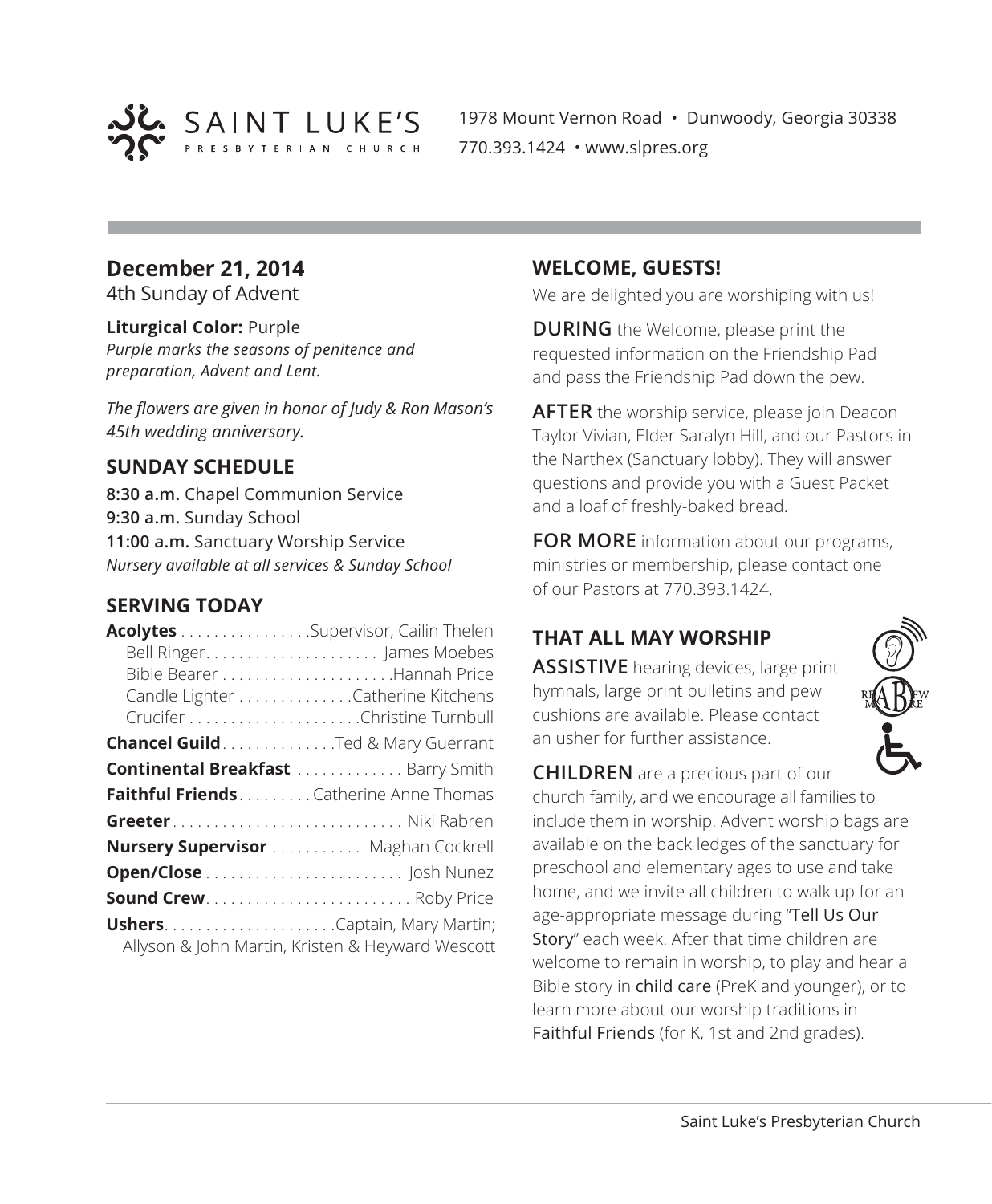# **In Preparation for Worship**

 God of all comfort and joy, You come with power and might. We are familiar with weakness and limitation. Reveal Your awesome and limitless strength. In a world that desperately needs Your gracious rule, show us the King in the manger. In the name of our merciful and mighty Lord Jesus. Amen.



**Prelude** What Child Is This? *arr. Timothy Albrecht*

# **Welcome & Passing of the Peace**

Leader: May the peace of Christ be with you. **People: And also with you.**

# **Introduction of New Members** Steve Vance



# \* Hymn #27

**Hymn #27** Gentle Mary Laid Her Child *TEMPUS ADEST FLORIDUM*

# **Call to Confession**  \*

Leader: The Lord be with you. **People: And also with you.** Leader: Let us pray.

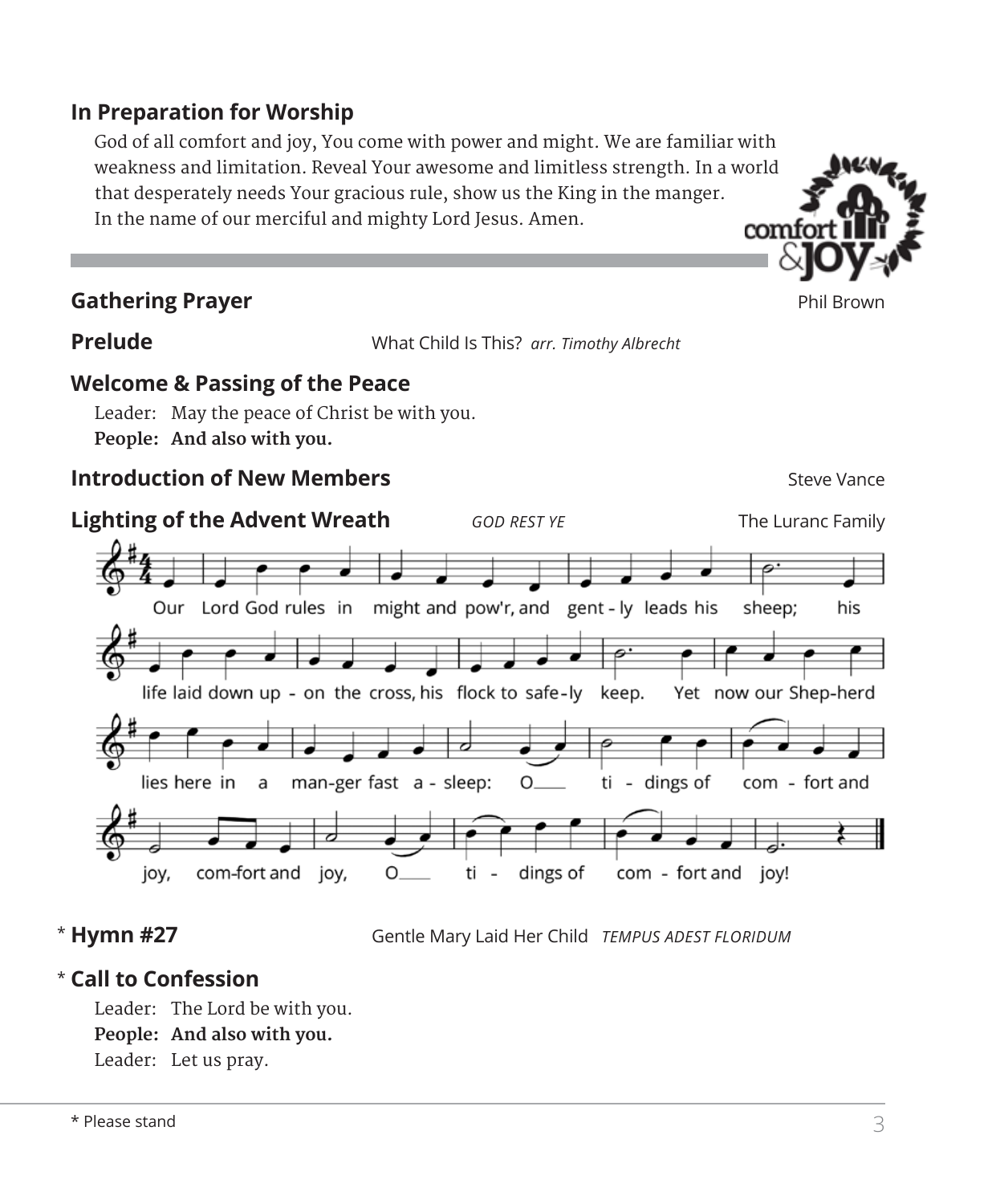# **Prayer of Confession**  \*

 **God of mercy, hear us as we confess our sin. Power beguiles us and we far too often question not its source or its purpose. We deem ourselves worthy of Your blessing and Your grace assured of our own salvation. We heap material treasures around us as signs of merit and status, then build elaborate defenses to keep our prizes secure. Forgive us the illusion of our own greatness. Guide our sight to a manger awaiting birth of a new kind of power available to all. Hear us as we pray …** *(time of silent confession)*

Leader: Lord, in Your mercy,

**All: Hear our prayer, Amen.**

# **Assurance of Forgiveness** \*

# **Song of Praise** *GLORIA* \*

**Gloria in excelsis Deo. Gloria in excelsis Deo.**

# **Tell Us Our Story Phil Brown**

 Parents may take their young children (through PreK) to our nursery. Parents of children in K, 1st or 2nd grade may take them to the Narthex and fill out a **Faithful Friends** name tag, provided a child authorization form is on file. If a form is not on file, parents should take their Faithful Friend to The Harbor, Rm. 213.

# **Morning Prayer & The Lord's Prayer**

 **Our Father Who art in heaven, hallowed be Thy name. Thy kingdom come, Thy will be done, on earth as it is in heaven. Give us this day our daily bread; and forgive us our debts, as we forgive our debtors; and lead us not into temptation, but deliver us from evil. For Thine is the kingdom and the power and the glory, forever. Amen.**

#### **Anthem** Just One Child *Kathryn Parrotta* Chancel Choir

 Just one child, just one boy, just one baby born on that night. Just the air, just the moon, just a star of heavenly light. Just one stall, just one bed, just one angel over head. Just the birds, just a lamb, just a shepherd by manger side. Just an ox, just a boar, just the wise men and cattle abide. Not a quake, not a stir, just frankensence, gold and myrrh. On that night, come what may for mankind is reborn on that day, bringing peace, bringing joy. Just the star, just the moon, just the light. Just one tear, just one cry, just one mother and lullaby. Just a life just begun, just a father and his little son. A new light, a new morn, just one child is born. Just a king.

# **Old Testament Reading** Isaiah 40:1-11; page 667 Lou LaMotte

Leader: The Word of the Lord. **People: Thanks be to God.** 

#### **New Testament Reading** 1 Peter 2:21-25; page 219

Leader: The Word of the Lord. **People: Thanks be to God.**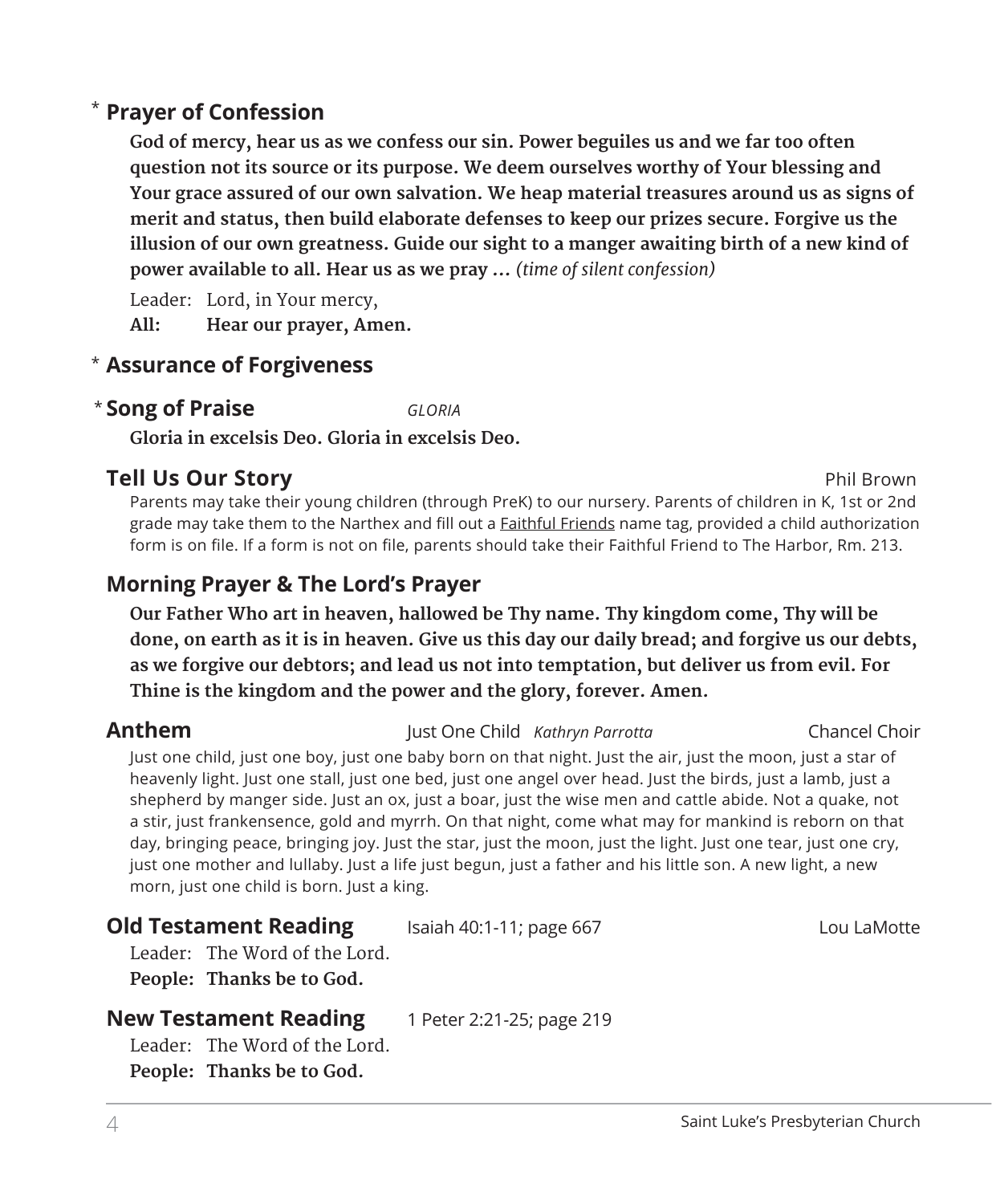| <b>Sermon</b>                 | The Paradox of Power                          | Steve Vance |
|-------------------------------|-----------------------------------------------|-------------|
| $*$ Hymn #48                  | Lo, How a Rose E'er Blooming ES IST EIN' ROS' |             |
| <b>* Affirmation of Faith</b> | 1 Peter 2:21-25                               |             |

 **We believe that Jesus Christ set before us an example, so that we should follow in His steps. 'He committed no sin, and no deceit was found in His mouth.' When He was abused, He did not return abuse; when He suffered, He did not threaten; but He entrusted Himself to the One who judges justly. He Himself bore our sins in His body on the cross, so that, free from sins, we might live for righteousness; by His wounds we have been healed. For until His advent we were going astray like sheep, but now we have returned to the shepherd and guardian of our souls. Amen.** 

**Offering** Twas in the Moon of Wintertime *arr. Marilyn Biery* 



# \* **Prayer of Dedication**

\* Hymn #40 **Hymn #40** Joy to the World! *ANTIOCH* \* **Benediction & Response** Prepare the Way of the Pre - pare the way Lord. Pre - pare the way of the Lord, and all peo-ple will see sal - va - tion of the our God. **Postlude** Glory to God in the Highest *arr. Emily Maxson Porter*\*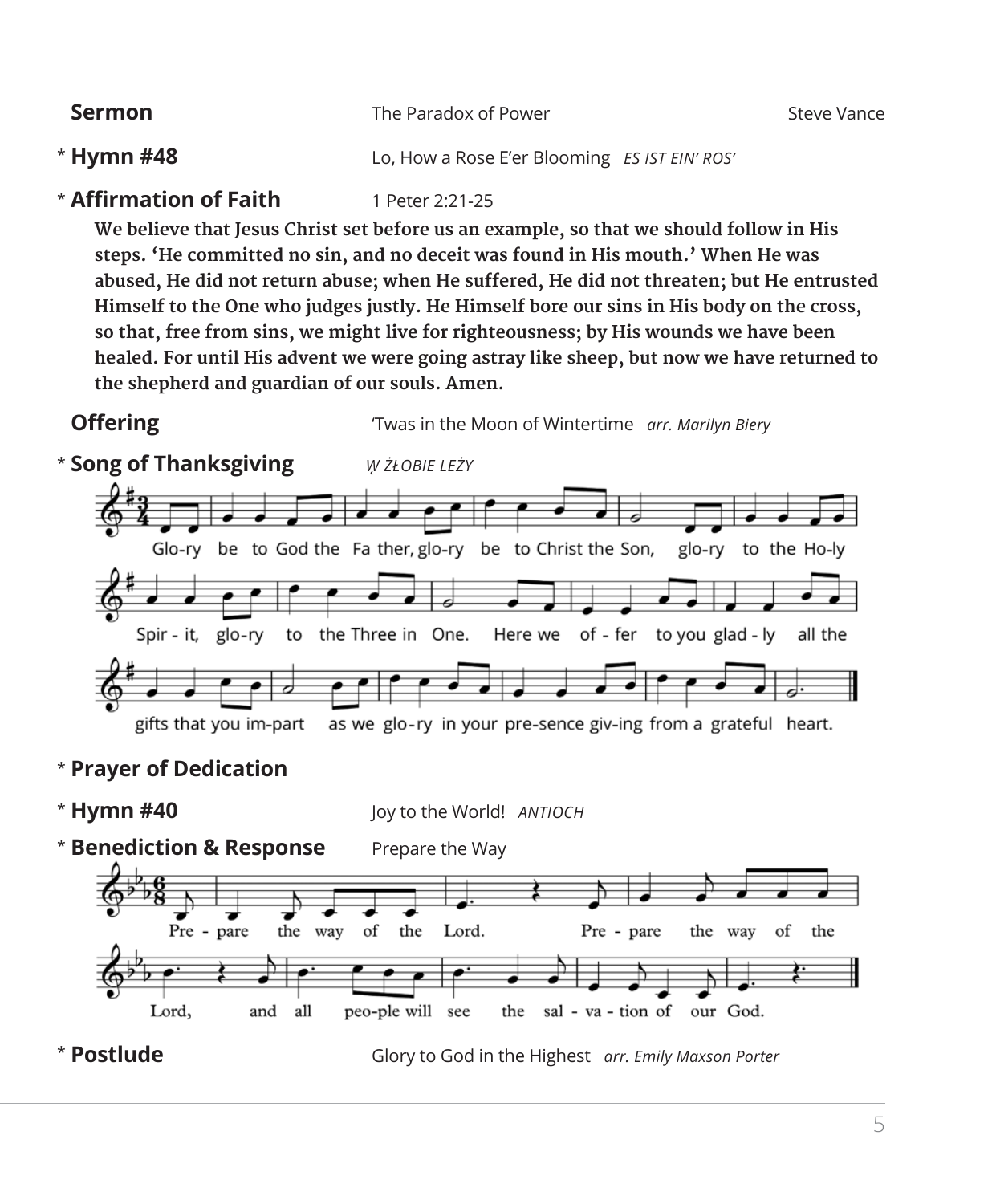**REGISTER NOW** for **MOUNTAIN T.O.P. FAMILY WEEKENDS** Your family has a unique opportunity to serve families in the Cumberland Mountains through working and worshiping together. You'll arrive Fri. evening, work in the community on Sat., worship Sat. evening, and leave Sun. morning after breakfast. Projects are based on the skills of family members and the expressed needs of the families we work with. Spaces fill up very quickly, so sign up today at http://mountain-top.org/ family-weekend/family-weekend-application, or contact Shannon Dill with questions. 12 & under: \$50; 13 & up: \$60; \$200 max per family. 2015 Dates: **March 27-29** or **April 10-12.**

# **YUCATAN PENINSULA MISSION TRIP!**

Our second trip to the Yucatan Peninsula is set for July 5-12, 2015, for a week of working side-by-side with our friends at Accion Ministries (friendsofaccion.org)! We will stay in a lovely local hotel in the historic town of Valladolid. This trip is open to adults of all ages and youth (completed 6th grade and up) traveling with at least one parent. Please contact Shannon if you are interested in participating or learning more about this unique experience!

**SAVE THE DATE!** Saint Luke's annual women's retreat is coming! March 6-8, 2015 at a new location: the Dillard House. Comfortable accommodations and delicious food. Join us for study, fellowship, and fun. We'll get things rolling with a reception on Friday late afternoon and finish with worship on Sunday morning. Catch up with old friends and make new ones. Come be part of this special weekend! Further details and registration info to come.

**PRESBYTERIAN WOMEN** Circle meetings are held monthly in the Parlor the second Mon. at 9:30 a.m. (childcare available) and 7 p.m., and second Tue. at 9:30 a.m. Christy Keohane: christykeohane@yahoo.com.

**R.O.C.K. (REACHING OUT THROUGH CROCHETING & KNITTING)** Men and women of any age and skill level are welcome to join us every Wed., 10 a.m. to Noon in the Parlor.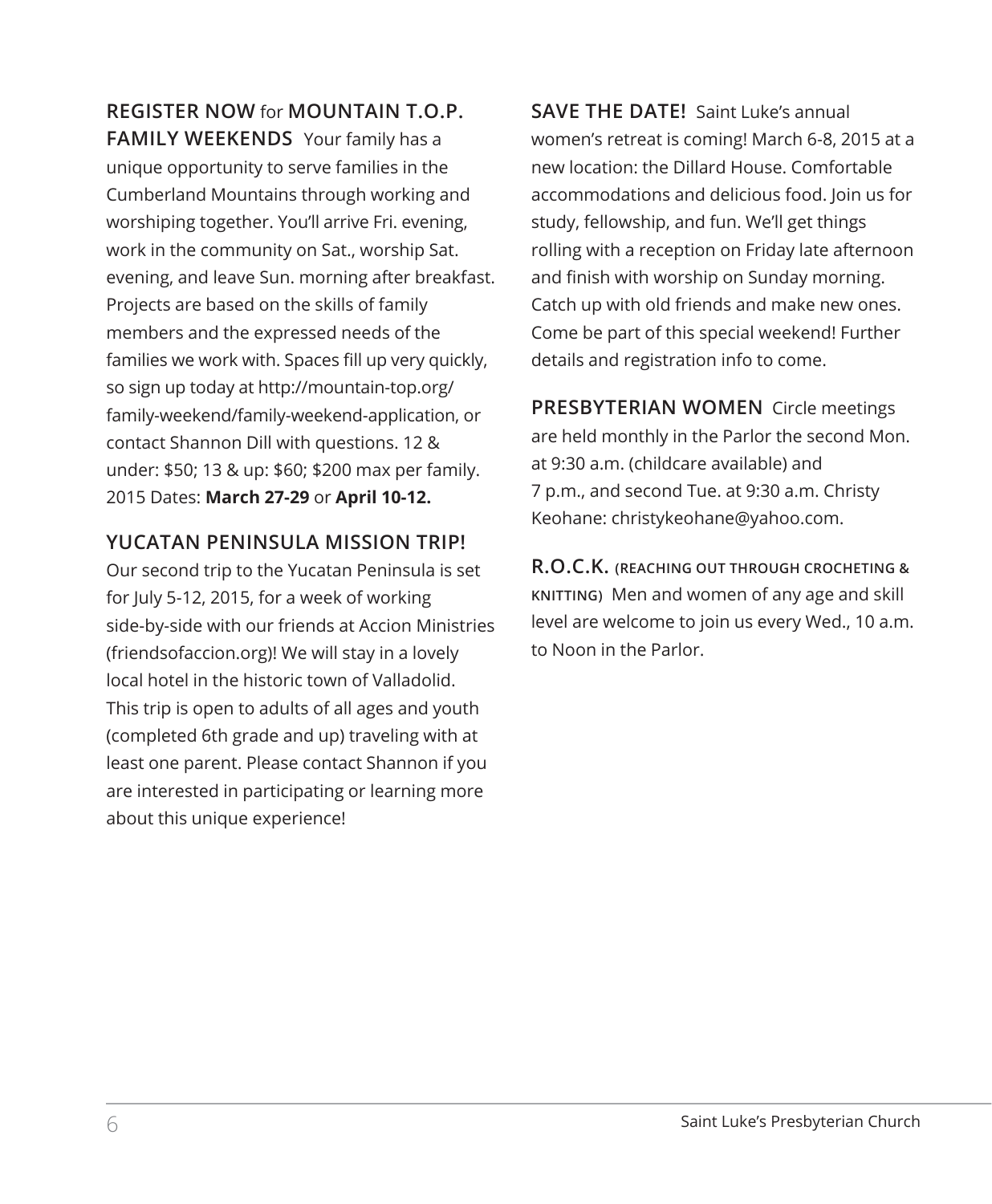**SAINT LUKE'S ICONIC WINDOW** You can have a miniature of our stained glass window for yourself or as a gift. Look for the kiosk in the lobby, pick up a window, then drop a check for \$60 in the offering plate and mark it "window." ALL the money received goes to our Outreach Fund. A limited number of these windows were made; don't miss out!

**LET OUR NOMINATING COMMITTEES** 

**HEAR FROM YOU!** At the Nov. 16 congregational meeting, two committees were elected. The **Pastor Nominating Committee Nominating Committee** (PNCNC) is composed of Patsy Bradley, Sarah Caverhill, David King (chair), Todd Parker, Wayne Radloff, Kelly Sloan and Miles Young. The **Officer Nominating Committee** is composed of Beth Eisenmesser, Mary Guerrant, Sally Larson, Lindsay Moss, Laura Singley, Barry Smith and David Tharp (chair). If you would like to recommend someone to serve on the PNC or as an elder or deacon, please contact one of these committee members. Recommendation forms are in the lobby and narthexes.

**THE PEW RACK COMMITTEE** would like to add a few members to our group. It involves keeping the racks on the backs of the pews filled and straight for each Sunday in your particular month. Please contact Jean Kammerer at 770-522-9612 or kammererj@bellsouth.net.

**SERVING THE HOMELESS** We have two opportunities each month to serve the homeless in our community. This is a great way for families, clubs and small groups to get involved. Please sign up on the lobby bulletin board or call Al Bridges at 770.394.6581.

- **> JOURNEY NIGHT SHELTER** Provide dinner for approx. 26 homeless men on the fourth Sunday each month.
- **> INTERFAITH OUTREACH HOME (IOH)** provide and deliver meals on the third Thursday of each month *(reimbursable)*.

# **(STILL) ON A MISSION FOR MITTENS**

Again this year, PW is collecting mittens for children and adults to be given to the shelters where the sandwich project sandwiches will be distributed. There is a box in the lobby for your donations. All sizes are needed and appreciated.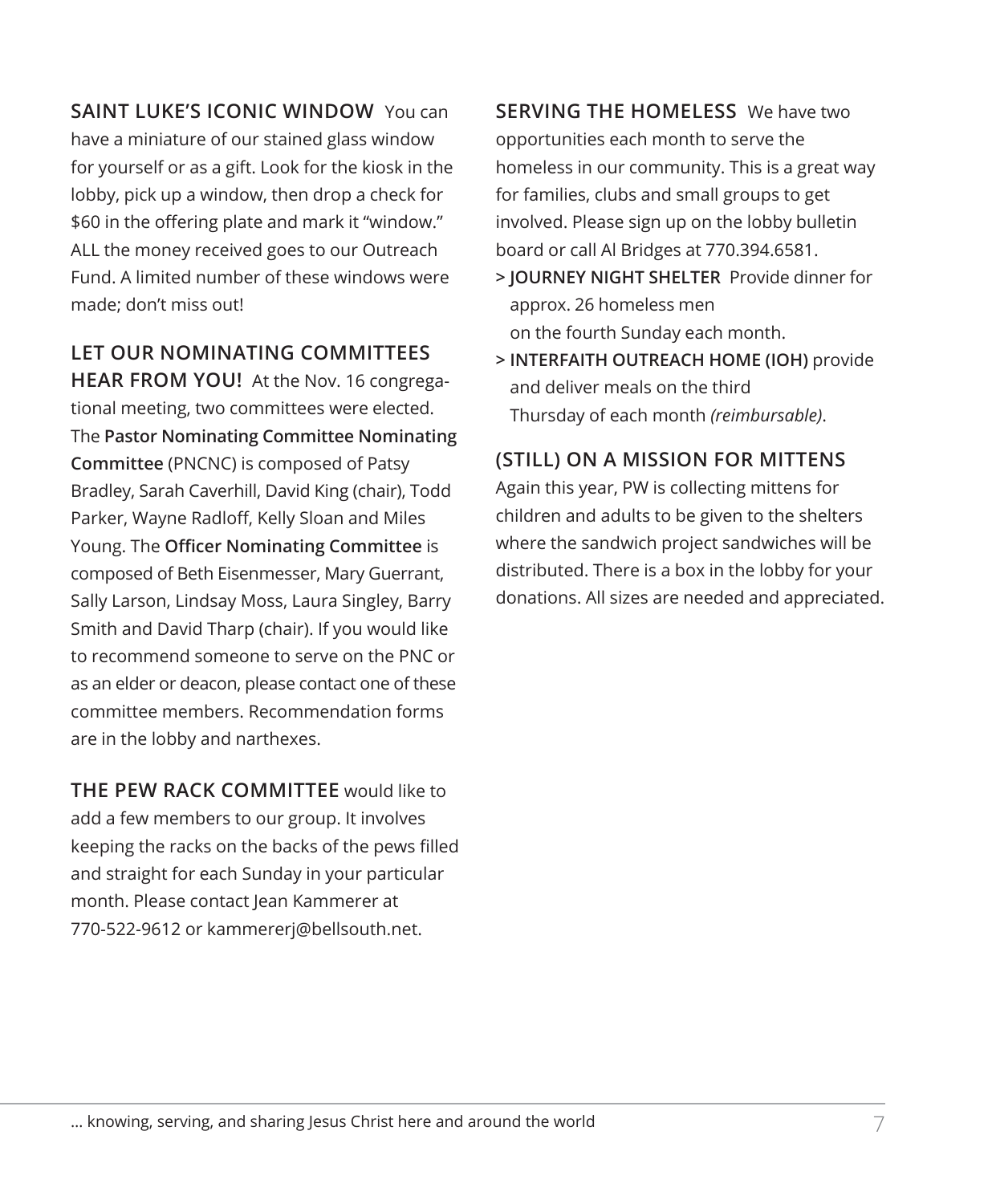

# **Music Ministry**

Clair Maxwell: clairmaxwell@slpres.org / 770.393.1424 ext. 227

**CHOIR REMINDERS** Those singing in the choir on Christmas Eve should report an hour before the service that evening to warm up and get prepared.

Cherub and Westminster Choirs: arrive at 4:00 p.m. for the 5:00 p.m. service

Youth and Chancel Choirs: arrive at 6:30 p.m. for the 7:30 p.m. service Thanks for your music and Merry Christmas!

**GIVE THE GIFT OF MUSIC** Consider donating one or more copies of the new Presbyterian hymnal, *Glory to God,* in honor or memory of loved ones as a unique and meaningful Christmas gift. The cost is \$20 per hymnal, and it is an enduring way to contribute to the worship and musical life of this congregation for years to come. Contact Liz Catlett or Clair Maxwell in the church office to make your contributions, and plan to be a part of the hymnal dedication and celebration on Sun., Feb. 8, 2015 at 4 p.m.

**FRIENDS OF MUSIC** We gratefully appreciate your financial support of the Celebrate the Arts concert series at any level. If you would like to make a contribution and become a Friends of Music patron, please contact Clair for more information or donate online at slpres.org.



# **Adult Ministry**

Shannon Dill: shannondill@slpres.org / 770.393.1424 ext. 229

#### **ADULT SUNDAY SCHOOL CLASSES** meet

most Sundays from 9:30-10:30 a.m.

| The Story of the Bible     | Rm 145       |
|----------------------------|--------------|
| FINCH (Families in Christ) | Rm 203       |
| Seasons of the Spirit      | Rm 231 & 233 |
| <b>Faith Foundations</b>   | Rm 232       |
| Soul Food                  | Rm 234 & 236 |

**DISCIPLE IV CLASS** Tues. from 7-9 p.m. in the Session room. (No class Dec. 23 & Dec. 30).

# **FRIDAY MORNING MEN'S BIBLE STUDY**

Fellowship and Bible study every Fri. from 6:40-8 a.m. in the Parlor with Dan Joyce.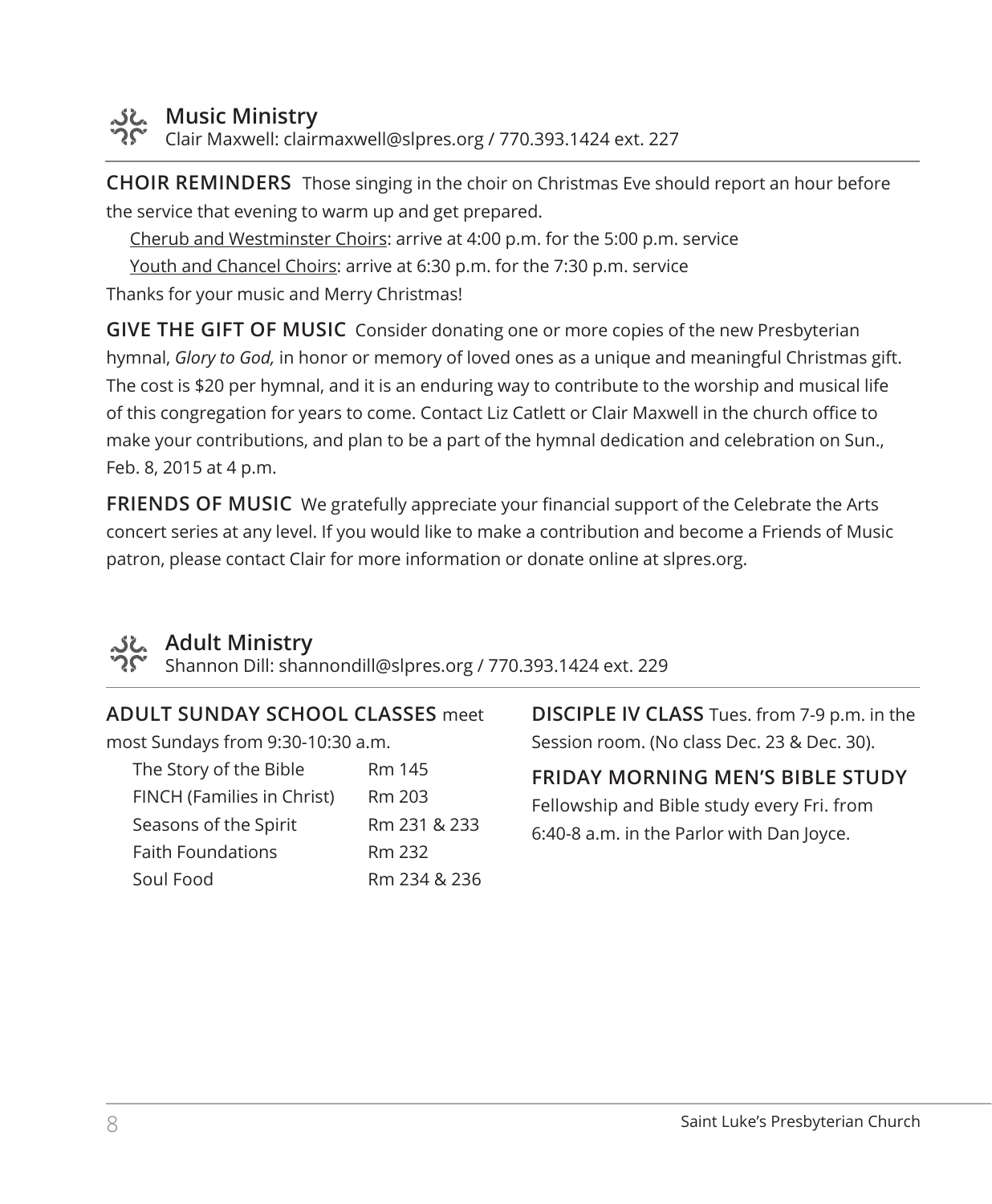### **Youth Connection**

Phil Brown: philbrown@slpres.org / 770.393.1424 ext. 238

#### **DEC. 21, 1:30-3:30 p.m. Youth Childcare Afternoon**

 The youth are hosting a childcare afternoon for parents who have some last-minute Christmas things to get ready. Donations will be accepted for Tartan Trot.

- **DEC. 28 (No Sunday School; No Youth Group)**
- **JAN. 4 9:30 a.m.** Meet in the Youth rooms and go to **Dunkin' Donuts (No Youth Group)**
- **JAN. 11 9:30 -10:30 a.m. Sunday School 5:00-7:00 p.m. Youth Group**

**HELPING HANDS** This ministry matches short term needs (like setting up a computer, driving a member to an appointment, changing light bulbs) with available resources (your time and talents). If you can help, contact Rebecca Strickland: rebstrick@gmail.com, 404.664.5392. If you need a Helping Hand, contact your Deacon.

**BE A TARTAN TROT SPONSOR!** We need your help to put on a successful race. All race proceeds go directly to Youth Mission and Saint Luke's Outreach. Pledge cards are available in the lobby and on the website: tartantrot.com.

**MEAL MINISTRY** provides meals for members recovering from a surgery or illness, suffering the loss of a loved one, or celebrating a birth or adoption. If you are interested in delivering a meal or would like more info, please contact Krissy Williams: kcwills7104@yahoo.com.

**BUY SOME, SHARE ONE** Support local food pantries by buying an extra item every time you go to the grocery store! Donations are collected in the main lobby. Donations go to the Interfaith Outreach Home (IOH) and Community Assistance Center (CAC).

# SAINT LUKE'S LITTI F SAINTS **PRESCHOOL & KINDERGARTEN**

Registration for the 2015-2016 school year will take place in the following order: **January 20: Church Members**

#### **January 21: Current Families / January 22: New Community Families**

Our website is full of information about our church weekday school program. Please call Carol Perry to schedule tours and classroom observations. We would love for your Little Saint to join us! 770.393.1424, x240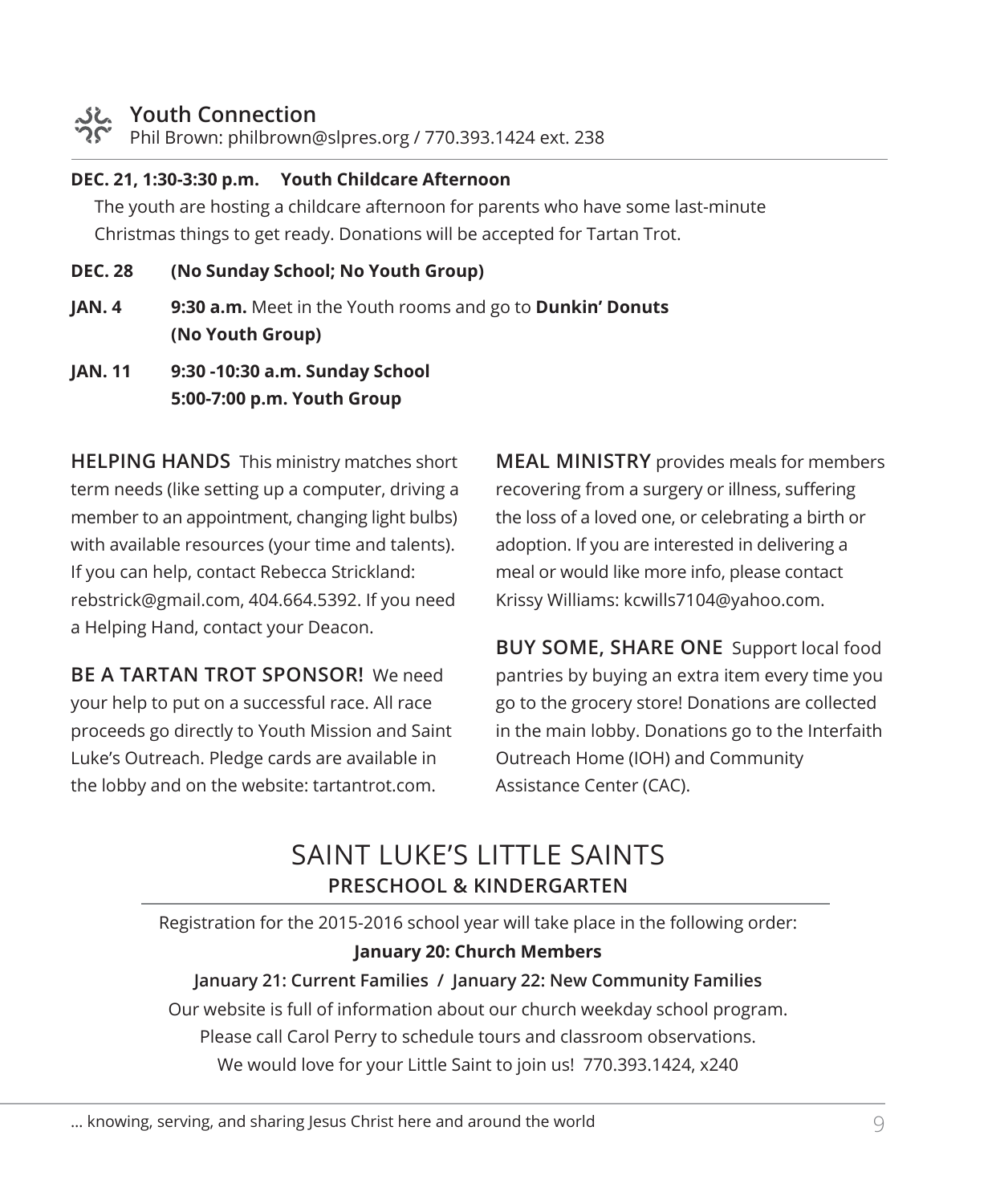## **Worship at Saint Luke's**

Service Opportunities on Sundays

| cailinthelen@gmail.com<br>2nd-8th Graders; training required. SIGN UP: http://acolytes.slpres.org                                                                                                                                                  |  |
|----------------------------------------------------------------------------------------------------------------------------------------------------------------------------------------------------------------------------------------------------|--|
| triciaigleheart@gmail.com                                                                                                                                                                                                                          |  |
|                                                                                                                                                                                                                                                    |  |
| megwallace24@gmail.com<br>Bring breakfast on Sunday morning (reimbursable).<br>SIGN UP: http://breakfast.slpres.org                                                                                                                                |  |
| FAITHFUL FRIENDS Catherine Anne Thomas: 770.393.1424 x228<br>cathomas@slpres.org<br>Lead our K, 1st & 2nd Graders during the 11:00 service, after "Tell Us Our Story."<br>Materials & lessons provided. SIGN UP: http://faithfulfriends.slpres.org |  |
| FLOWERS. Celeste Fischer: 404.434.8099 / Faye Cashwell: 770.409.1960<br>Flowers for the Sanctuary can be given in honor/memory of someone<br>or a special event. SIGN UP: Lobby Bulletin Board; \$80                                               |  |
| megwallace24@gmail.com<br>SIGN UP: http://greeter.slpres.org                                                                                                                                                                                       |  |
| SOUND & VIDEO  Roby Price: 770.393.1424 x244<br>RobyPrice@slpres.org<br>Training required. SIGN UP: http://soundcrew.slpres.org                                                                                                                    |  |

#### **Saint Luke's holiday schedule:**

Dec. 23 8:30 a.m.-2:00 p.m. Dec. 24-26 Closed Dec. 31 8:30 a.m.-2:00 p.m. Jan. 1-2 Closed If you have an emergency, please call one of the pastors.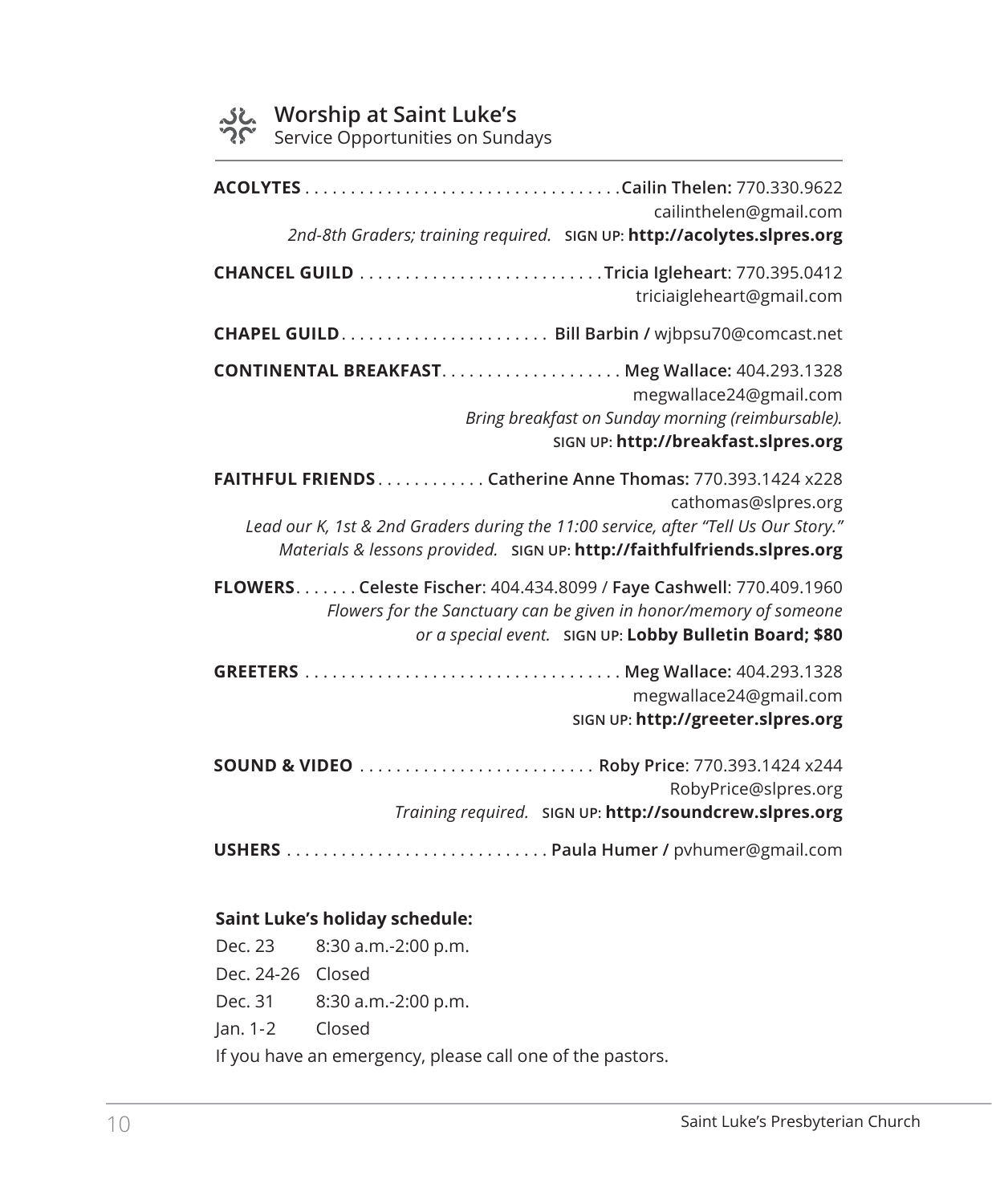